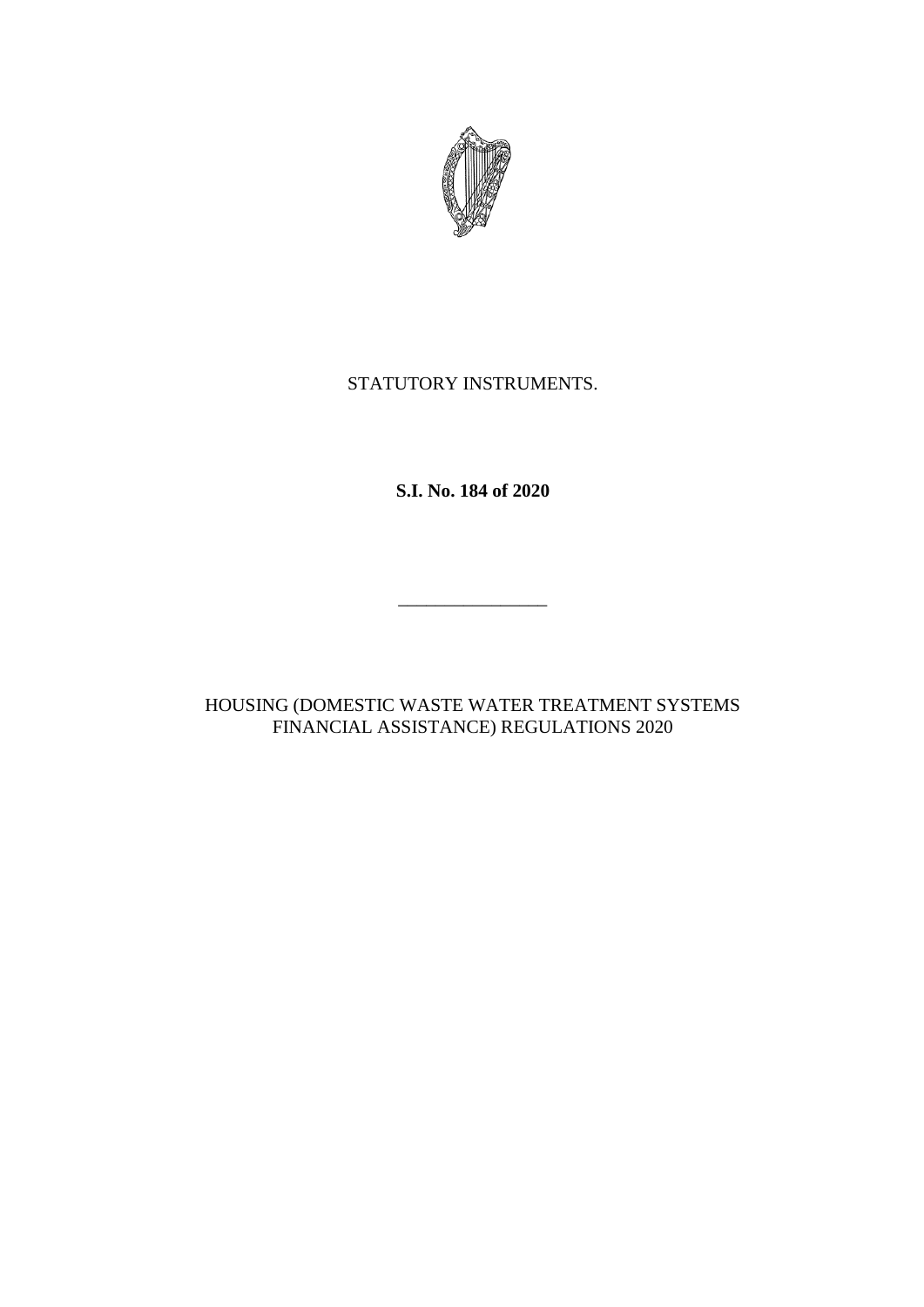# S.I. No. 184 of 2020

## HOUSING (DOMESTIC WASTE WATER TREATMENT SYSTEMS FINANCIAL ASSISTANCE) REGULATIONS 2020

I, EOGHAN MURPHY, Minister for Housing, Planning and Local Government, in exercise of the powers conferred on me by Section 6 of the Housing Miscellaneous Provisions Act 1979 (No. 27 of 1979) as amended, hereby make the following Regulations:

### *Citation*

1. These Regulations may be cited as the Housing (Domestic Waste Water Treatment Systems Financial Assistance) Regulations 2020.

### *Interpretation*

2. In these Regulations: -

"approved cost" in relation to remediation, repair or upgrading works to a domestic waste water treatment system, or the replacement of such system, means the cost estimated by the housing authority to be the reasonable cost of carrying out the works or the replacement, or the actual cost of carrying out the works or the replacement, whichever is the lesser;

"domestic waste water" means domestic waste water within the meaning of the Water Services Act;

"Water Services Act" means the Water Services Act 2007 (No. 30 of 2007) as amended.

*Financial assistance towards remediation, repair, upgrading or replacement of domestic waste water treatment systems*

3. (1) A housing authority may pay a grant to a person for the carrying out of remediation, repair or upgrading works to, or replacement of, a domestic waste water treatment system which serves a house, where such remediation, repair, upgrading or replacement arises directly from an inspection carried out and subsequent issue of an advisory notice under Section 70H of the Water Services Act.

(2) A grant under these Regulations shall not exceed 85% of the approved cost subject to a maximum grant of  $\epsilon$ 5,000.

(3) A grant under these Regulations shall not be paid where-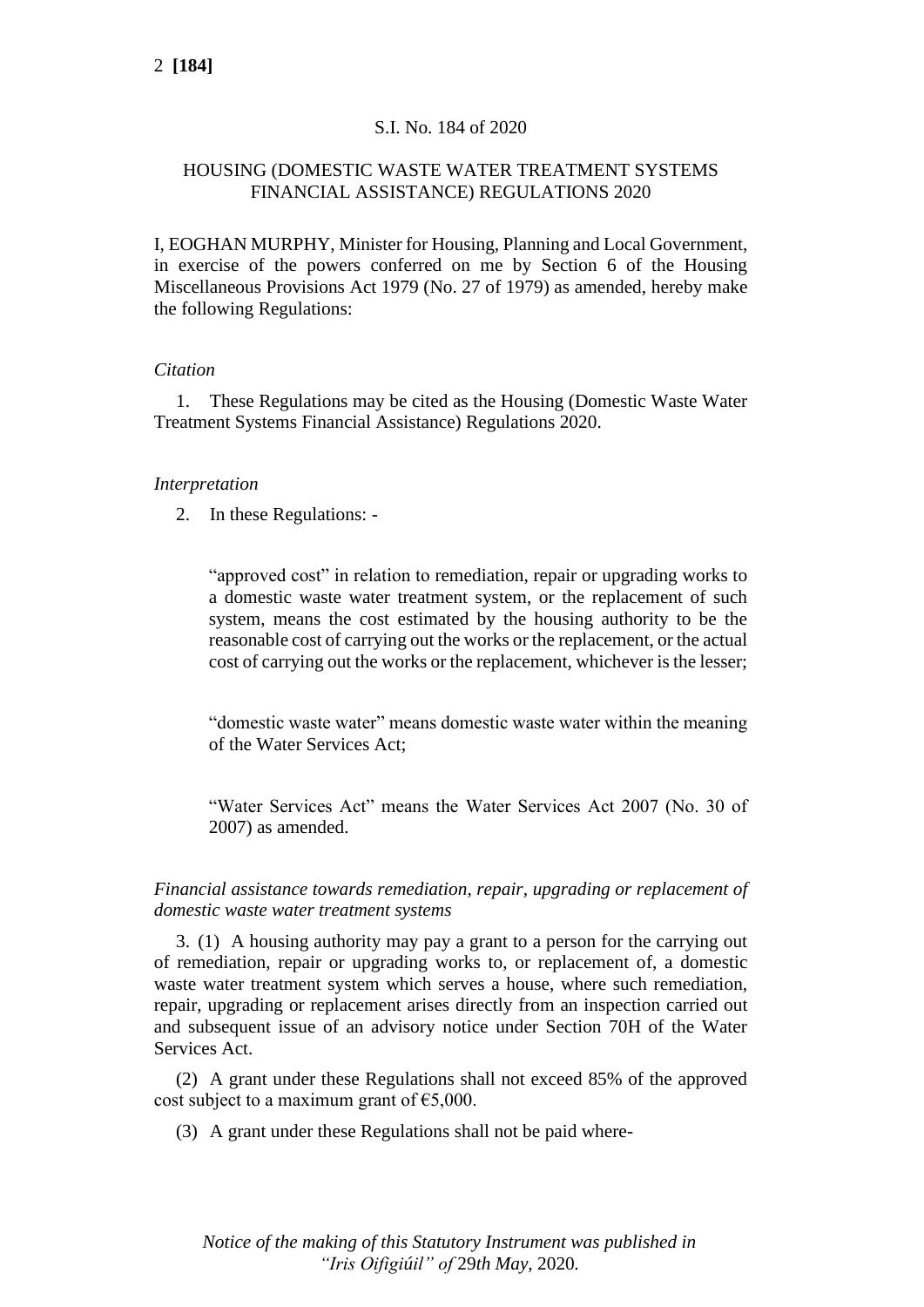- (*a*) the owner of the domestic waste water treatment system had not, by the prescribed date of 1 February 2013, applied to have the treatment system entered in the register of domestic waste water treatment systems maintained in accordance with Section 70B(2) of the Water Services Act, or
- (*b*) the owner of a domestic waste water treatment system constructed or installed after 1 February 2013 has not applied to have the treatment system entered in the register of such systems maintained in accordance with Regulation 3 of the Domestic Waste Water Treatment Systems (Registration) (Amendment) Regulations 2013 (No. 180 of 2013).

(4) Where a grant is paid under these Regulations, the Minister shall make to the housing authority a contribution of 100% of the grant paid.

(5) The Minister may from time to time issue guidelines to housing authorities in relation to the operation of the grant scheme.

#### *Non Qualifying Works*

4. A grant under these Regulations shall not be paid towards the costs of maintaining, servicing or de-sludging a domestic waste water treatment system.

#### *Further Conditions*

5. A grant under Regulation 3 of these Regulations shall not be paid unless—

- (*a*) a notice has been issued under Section 70H(17) of the Water Services Act;
- (*b*) the house concerned is occupied by the applicant as his or her normal place of residence;
- (*c*) the application relates to a domestic waste water treatment system which serves a house;
- (*d*) an application for payment is accompanied by an original receipt for the total amount paid which shall include an itemised list of the works carried out and the costs associated with each item; and,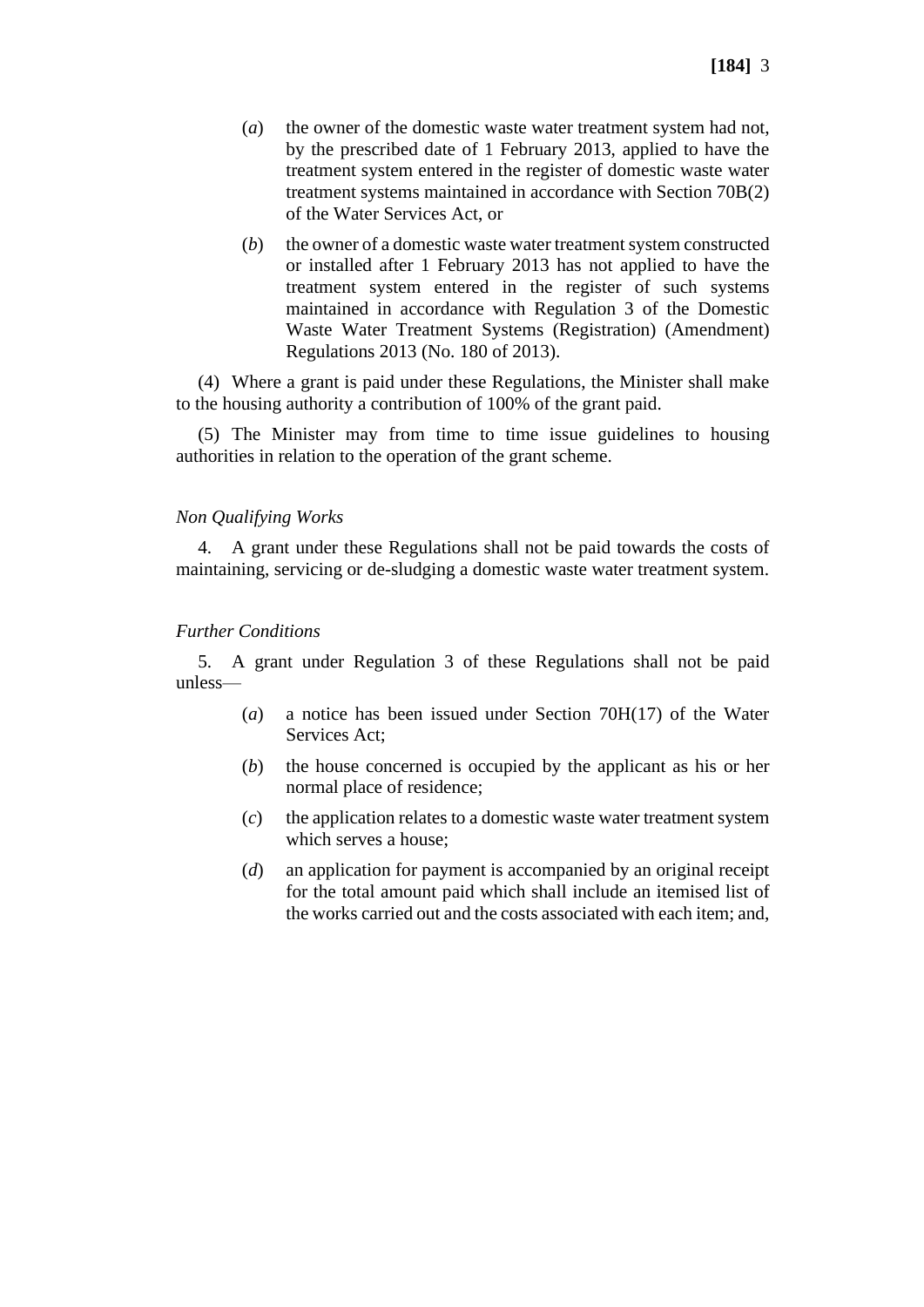- 4 **[184]**
	- (*e*) in respect of the contractor carrying out the works or, where there is more than one such contractor, in respect of each contractor, the housing authority is furnished with a copy of a current tax clearance certificate issued to the contractor by the Revenue Commissioners.



GIVEN under my Official Seal, 27 May, 2020.

EOGHAN MURPHY, Minister for Housing, Planning and Local Government.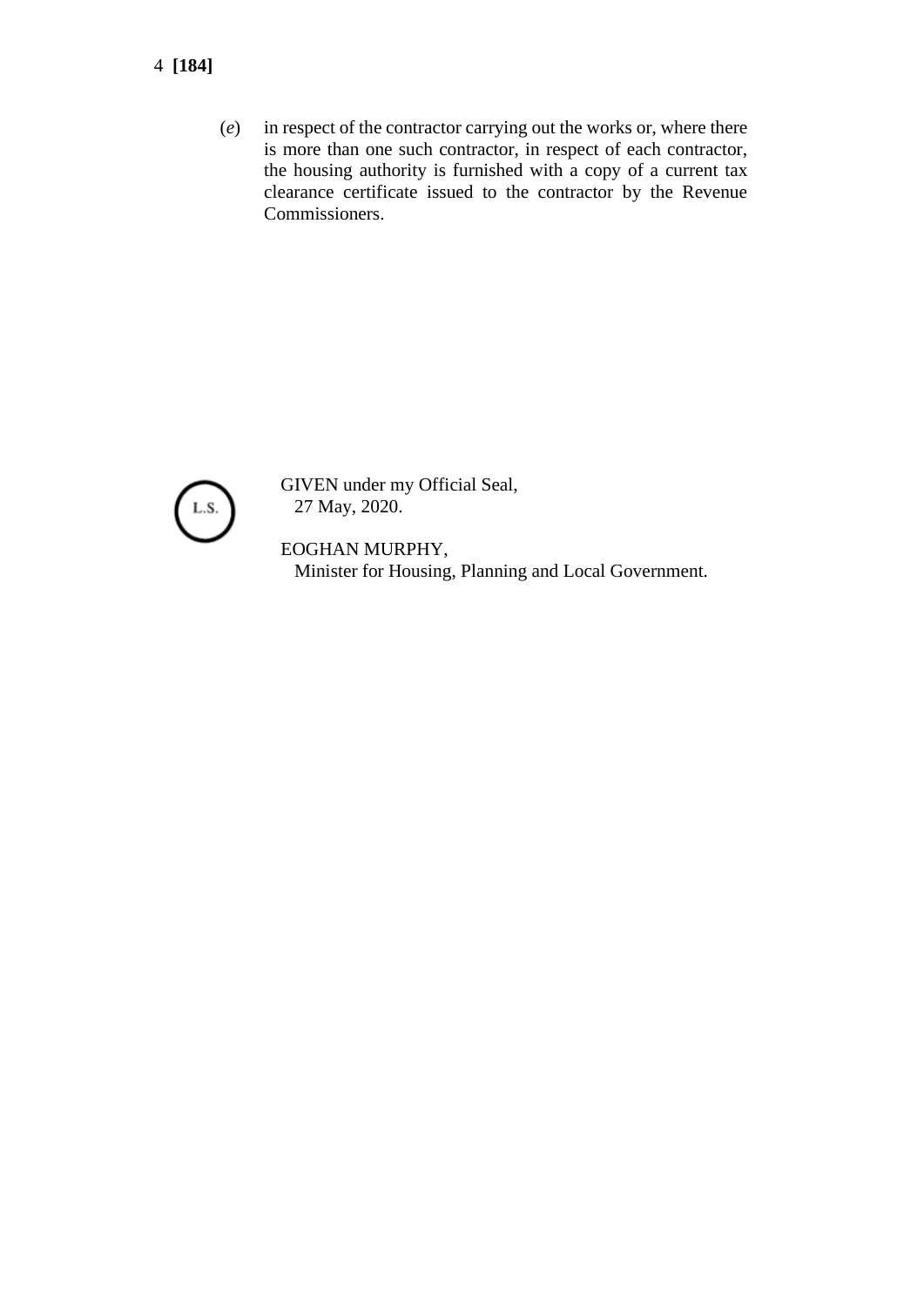## EXPLANATORY NOTE

## (*This note is not part of the instrument and does not purport to be a legal interpretation*.)

The purpose for which these Regulations are made is to provide for a scheme of financial assistance for the carrying out of remediation, repair or upgrading works to, or replacement of a domestic waste water treatment system which serves a house, where such remediation, repair, upgrading or replacement arises directly from an inspection carried out and subsequent issue of an advisory notice under Section 70H of the Water Services Act 2007.

These Regulations replace and amend those put in place in 2013 by altering the eligibility criteria to qualify for financial assistance under the scheme